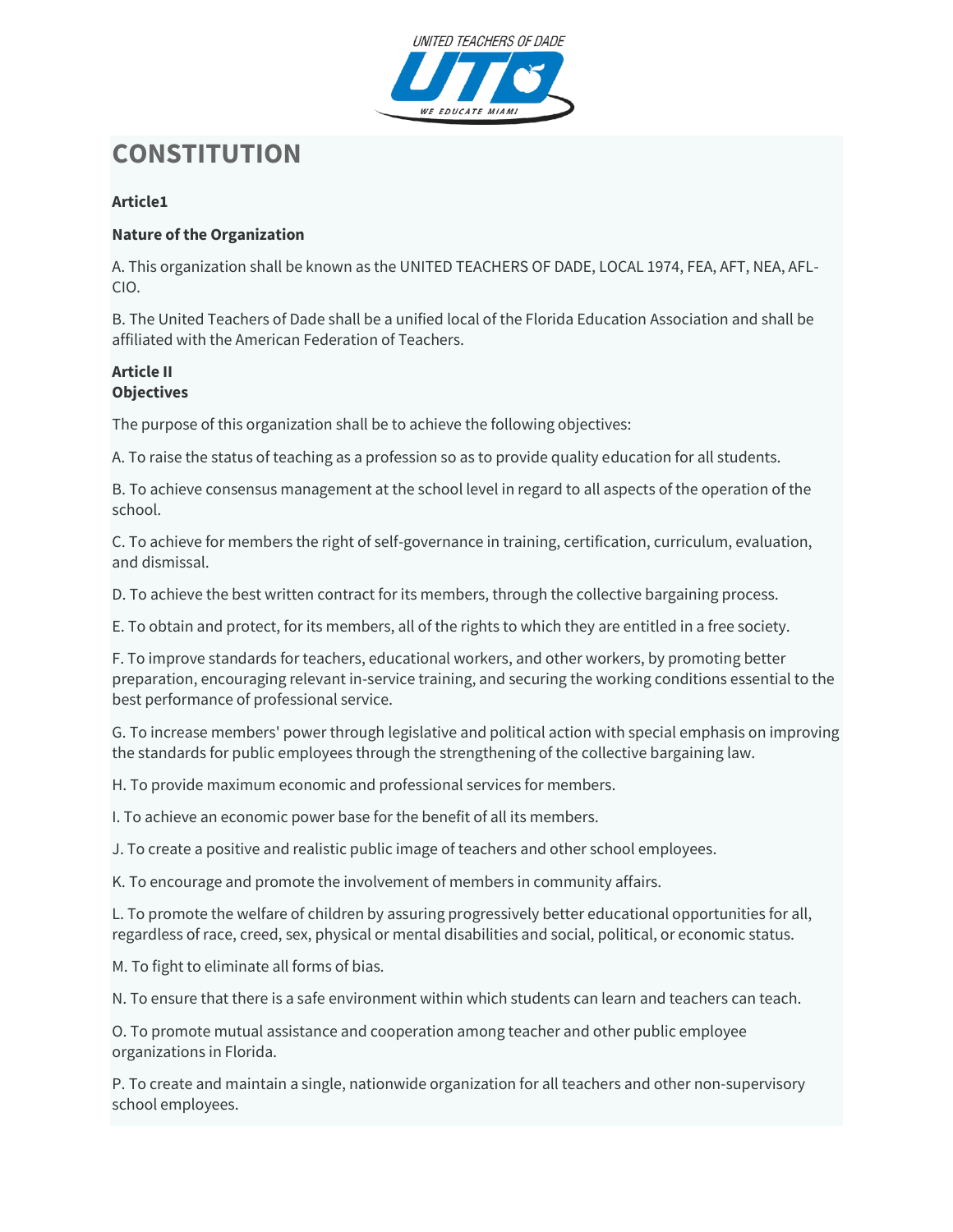Q. To work with the business community in order to advance public education.

R. To support and promote the ideals of democracy as envisioned in the Constitution of the United States of America, its Bill of Rights and Amendments, to work for passage and retention of just laws which would improve the educational climate for students, teachers and other workers in education, and to encourage them to exercise their proper rights and responsibilities under these laws.

#### **Article III Membership**

A. Below are two categories of active membership in the United Teachers of Dade. An active member must be current in his/her dues payment to be a member in good standing. Only active members in good standing, where otherwise eligible, may serve as a UTD officer, Executive Board member, Building Steward, Delegate and/or member of a union committee.

Category 1 membership shall include any teacher, paraprofessional, school support personnel, office personnel, or other non-managerial employee of the Miami-Dade County Public School System falling within the listed job classifications in the bargaining unit certified as number 1 by the Public Employees Relations Commission.

Category 2 membership shall include any teacher or non-managerial employee of other public or private educational institutions located in Miami-Dade County certified by PERC or the NLRB to be represented by UTD.

B. Retirees are eligible to belong to the UTD Retiree chapter. Retiree members are not eligible to vote on union matters or serve in any union office or capacity. The President of the retiree chapter shall be a standing invitee to all union functions including Executive Board meetings.

C. Membership and all rights and privileges in the United Teachers of Dade shall not be denied because of race, sex, religious faith, or political activities or beliefs, disability, age or sexual orientation.

D. Final and binding interpretation of this membership Article shall be the responsibility of the Executive Board of the United Teachers of Dade, subject to the approval of the Council of Building Stewards.

## **Article IV Officers**

A. The following officers shall be elected for a term of three (3) years and shall constitute the Executive Board of the United Teachers of Dade:

- 1) President
- 2) Secretary/Treasurer
- 3) First Vice President

4) Twenty-two Vice Presidents distributed as follows: Six (6) at large Vice Presidents; one (1) Vice President representing the paraprofessionals; one (1) Vice President representing the School-support Personnel; one (1) Vice President representing office personnel; one (1) Vice President from adult/vocational/technical schools; six (6) Vice Presidents from elementary schools; three (3) Vice Presidents from junior high/middle schools; three (3) Vice Presidents from high schools.

B. A member in good standing becomes eligible to run for one of the offices listed in Section A. above after serving one calendar year of membership.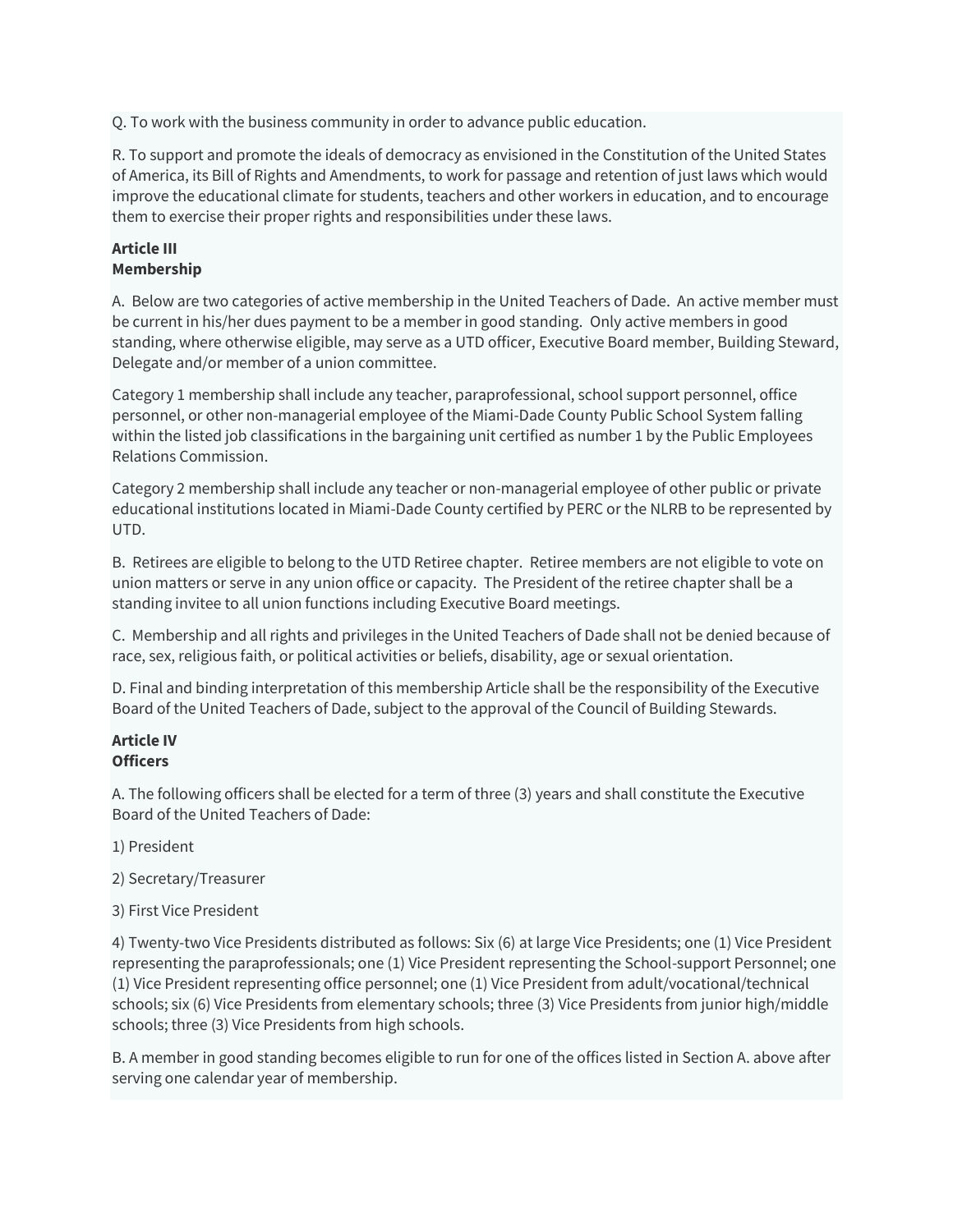C. Members of the staff of United Teachers of Dade shall not be eligible to seek elected office unless they first resign their staff position and sever their employment status with United Teachers of Dade and otherwise are eligible to hold office.

#### **Article V Governance**

**A. The United Teachers of Dade shall be governed by the elected representatives of the membership known as the Council of Building Stewards**, subject to the provisions of this Constitution and its Bylaws. There shall be an Executive Board of the United Teachers of Dade which shall consist of all elected officers and who will report to the Council of Building Stewards. The chief administrative and executive officer of United Teachers of Dade shall be the President. The Secretary/Treasurer shall serve as the Chief of Operations and Chief Finance Officer. The First Vice President shall serve as outlined herein.

## **B. Duties of the Council of Building Stewards**

The Council shall formulate the policies of the organization and it shall have the power to adopt, amend, or rescind actions of the Executive Board and the Executive Vice President, except for those powers reserved solely to the respective bodies by this Constitution and its Bylaws. The Council shall be the sole judge of the qualifications of its members, subject to procedural rights described in the Bylaws. Membership in the Council of Building Stewards may be nullified on the grounds of neglect of duty, misconduct in office, or activities inimical to the interest of the United Teachers of Dade. The Council of Building Stewards shall be the final arbiter in all disputed elections. The Council of Building Stewards shall be responsible for interpretations of the Constitution and Bylaws, subject to the advice of the General Counsel of the United Teachers of Dade. The Council of Building Stewards shall approve the annual budget of United Teachers of Dade.

## **C. Duties of the Executive Board**

The Executive Board shall execute the policies of the organization as established by the Council of Building Stewards. The Executive Board shall be a forum before which all matters of concern to the organization shall be considered and in which governance of the organization between Council of Building Stewards meetings shall occur. All recommendations and actions of the Executive Board shall be reported to the Council of Building Stewards for final action save those matters exclusively within the province of the Executive Board under this Constitution and its Bylaws. The actions of the Executive Board shall be binding on the organization unless amended or rescinded by the Council of Building Stewards. The Executive Board shall have the power to establish, through the issuance of charters, autonomous bodies to be composed of persons who have one or more things in common with United Teachers of Dade that differ from the remainder of the local's

interest. The Executive Board shall have the power to appoint the "designated steward" for a school consistent with Article VI of this Constitution. The Executive Board shall have the authority to assign duties in areas of responsibility for each Vice President in accordance with this Constitution and its Bylaws.

## **D. Duties of the President**

The President shall be the chief executive and administrative officer of the United Teachers of Dade. The President shall be the Business Agent of the United Teachers of Dade as designated by the Public Employees Relations Commission. He/she shall preside at membership meetings of the organization, the Council of Building Stewards, and the Executive Board and shall administer all the affairs of the United Teachers of Dade as determined by the Council of Building Stewards and the Executive Board. He/she shall have the power subject to approval of the Executive Board, to hire and terminate employees as deemed necessary within the budgetary provisions of the United Teachers of Dade. Additionally, he/she shall have the power subject to approval of the Executive Board to employ and retain individuals or firms for the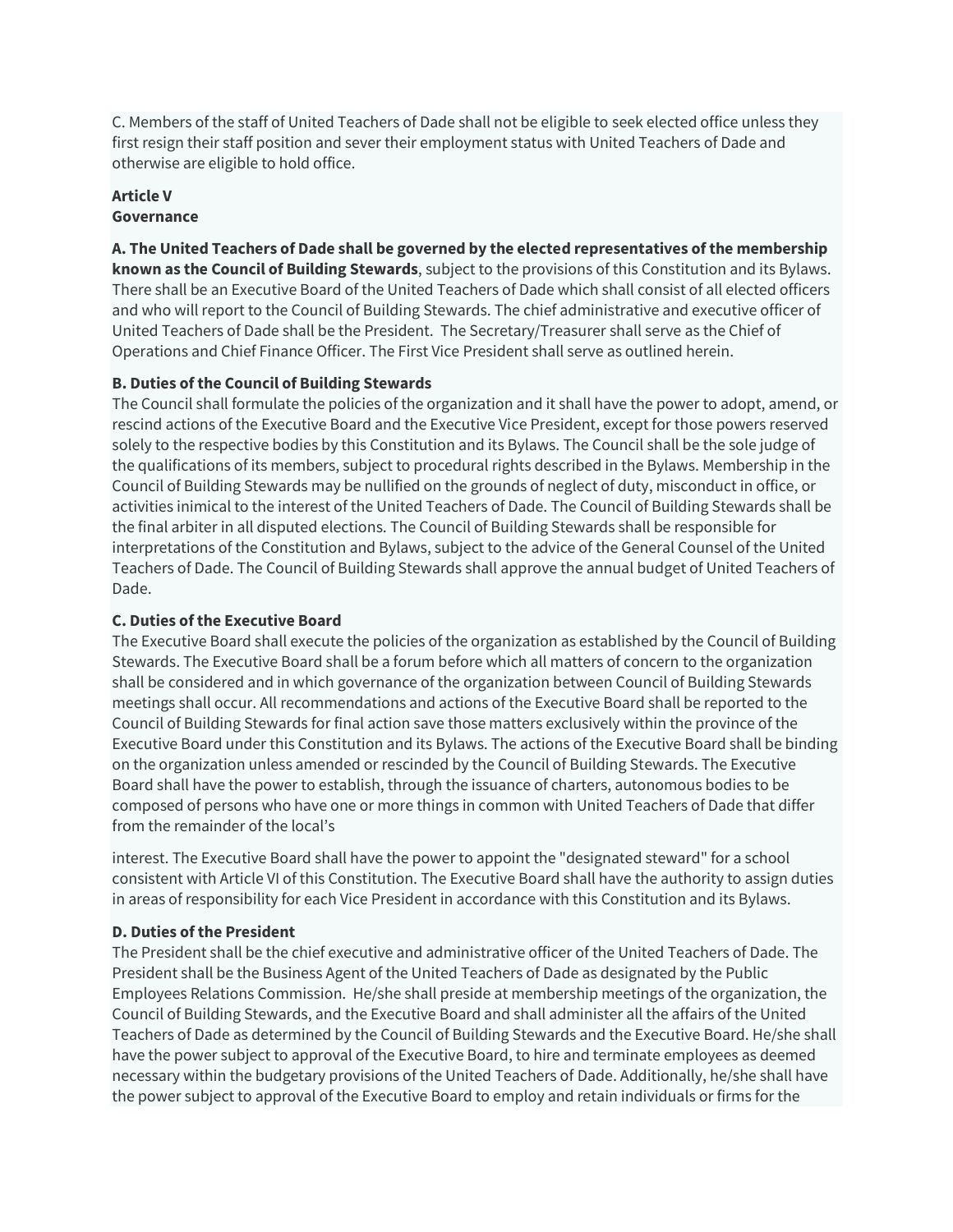performance of specialized services for the union. The President, save for those contracts designed by the Executive Board or needing the additional signature of the Secretary/Treasurer or the prior resolution of the Executive Board, shall execute contracts on behalf of United Teachers of Dade. The President will fulfill such other duties as his/her office requires and are not inimical to the Constitution and Bylaws. The President has the duty to assure that all required financial reports are reported by the Secretary/Treasurer to the Executive Board, Council of Building Stewards, the membership, and AFT.

He/she shall serve as a voting member of all committees.

## **E. Duties of the First Vice President**

The First Vice President shall assist the President in carrying out his/her duties. The First Vice President shall assume all duties of the President in case of his/her absence. He/she shall serve as an advisor to all committees. He/she shall facilitate union membership recruitment, mobilization and legal services provided to members. The First Vice President has the duty to assure that all required financial reports are reported by the Secretary/Treasurer to the Executive Board, Council of Building Stewards, the membership and AFT. The First Vice President will fulfill such other duties as his/her office requires and are not inimical to the Constitution and Bylaws.

#### **F. Duties of the Secretary/Treasurer**

The Secretary/Treasurer shall assist the President in carrying out his/her duties. He/she shall serve as a non-voting consultant to all standing committees. The Secretary/Treasurer shall have oversight and full fiduciary obligation regarding all financial aspects of the union. The Secretary/Treasurer shall present timely financial reports to the Executive Board, Council of Building Stewards, membership, AFT and where required to governmental entities. He/she shall serve as the Chief Operations Officer, monitoring the daily workings of the United Teachers of Dade staff and overseeing the financial concerns of the Union. He/she shall be a co-signatory on all categories of contracts which the Executive Board shall so designate. The Secretary/Treasurer shall assure that: all checks and legal documents are executed by original signature and never through stamp or watermark; all contracts and checks possess two signatories; and, no officer is a signatory on a check to him or herself. The Secretary/Treasurer will fulfill such other duties as his/her office requires and are not inimical to the Constitution and Bylaws.

#### **G. Duties of the Vice Presidents**

The vice presidents who serve on the Executive Board shall advise and assist the President and the Secretary/Treasurer and perform such other duties as they may be assigned, including but not limited to, assisting at all Stewards meetings; serving as an ombudsman for their assigned geographical or categorical area; assisting in the promotion of membership in the United Teachers of Dade; assisting the United Teachers of Dade building stewards; serving as active member non-voting consultants to committees upon assignment of the President; and taking a leadership role in all United Teachers of Dade functions.

**H. Upon the conclusion of an AFT imposed Administratorship, there shall be AFT oversight over UTD financial and operational affairs** until AFT is fully reimbursed for any monies due and owing and all per capita and third party vendor payments are current.

#### **Article VI Vacancies**

A. The Executive Board shall determine when a vacancy exists in an elective or appointive position.

B. Vacancies in elective or appointive positions other than Building Stewards (see C. below) shall be filled by the Executive Board.